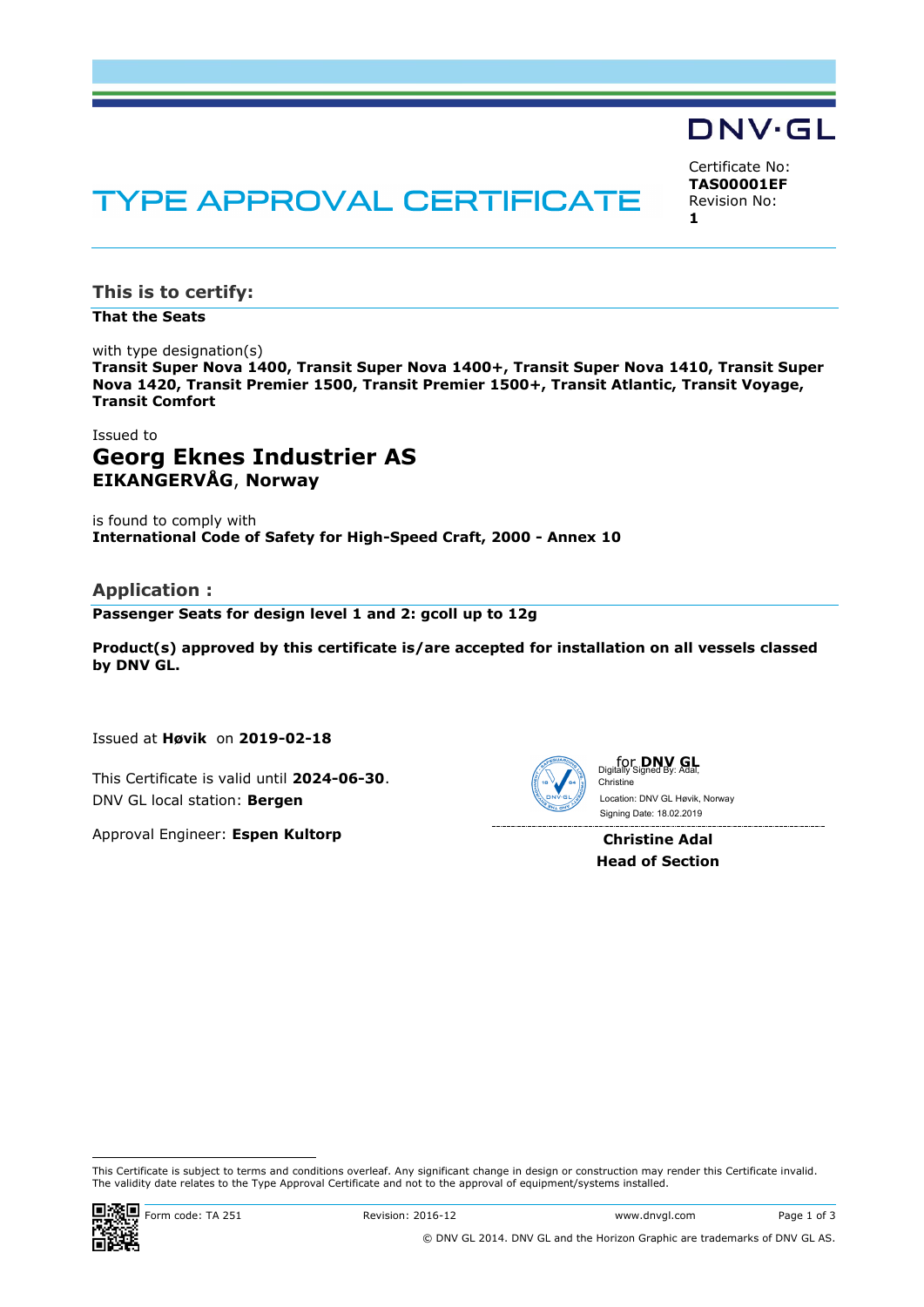Job Id: **262.1-028613-2** Certificate No: **TAS00001EF** Revision No: **1**

#### **Product description**

Passenger Seats of "*Reclining*"-design mounted on legs/rails fixed to deck of craft. Number of legs depends on number of Seats and actual level of collision design acceleration.

Type designation: "Transit Super Nova 1400" and "Transit Super Nova 1400 +",

- "Transit Super Nova 1410" and "Transit Super Nova 1420",
	- "Transit Premier 1500" and "Transit Premier 1500+",

"Transit Atlantic", "Transit Voyage" and "Transit Comfort".

Basic construction consists of: Back/Bottom, Beam, Legs and Floor-Rails. Basic materials are aluminium-profiles/plate/casting and steel bolts/details. Upholstery consists of foams/fabrics composed of different types and quality.

## **Application/Limitation**

The approval covers *strength and mounting* of Seats according '2000 HSC Code':

- *Design level 1* as specified for collision acceleration/g<sub>coll</sub> up to 3g
- *Design level 2* as specified for collision acceleration/g<sub>coll</sub> from 3 to 12g

Seats are approved for the following conditions *relative to the craft:* 

- *Forward* facing ('G-foot 4 bolts') for g<sub>coll</sub> up to 12g:
	- o All types/models except 'Transit Comfort' up to 4 seats in row when placed on 2 legs without belt
	- o All types/models except 'Transit Comfort' up to 4 seats in row when placed on 4 legs with belt
- Aftward facing ('G-foot 4 bolts') for g<sub>coll</sub> up to 9g:  $\circ$  All types/models except 'Transit Comfort' up to 4 seats in row when placed on 3 legs
- *Forward and Aftward* facing for g<sub>coll</sub> up to 3g:
	- o All types/models up to 4 seats in row when placed on 2 legs

Seats are to be mounted to deck as tested (ref. documentation overleaf):

*-* Fixation by 5 mm rivets A2 spaced according drwg.no.421/01-A

Deck structure of craft is *not* part of this approval, but is assumed separately approved.

Seat/Lap-belts are *not* required to be installed for *Design Level 1*.

Other mounting and  $q_{coll}$  may be accepted based on separate approval case by case.

## **Approval conditions**

Type Approval is issued based on Class Programme DNVGL-CP-0140 "Passenger and crew seats". The approval covers requirements to Seats in Ch.4.4, Ch.4.5 and Appendix 10 of the "International Code of Safety for High-Speed Craft, 2000", as referred to in DNV GL Rules for Classification: High Speed and Light Craft, Pt.3 Ch.7 at date of issue.

The approval covers the strength of Seat and mounting with respect to collision only. *Note: Restricted use of combustible materials according to 2000 HSC Code 7.4.3 is not part of this approval.*

Any Seat/Lap-belts are assumed separately approved according to relevant standard.

Any changes which may influence the strength or safety of the Seat, shall be reported for evaluating the need for revision of the approval.

Any additional equipment may be accepted based on documentation and/or survey prior to installation, showing that strength/safety will not be influenced.